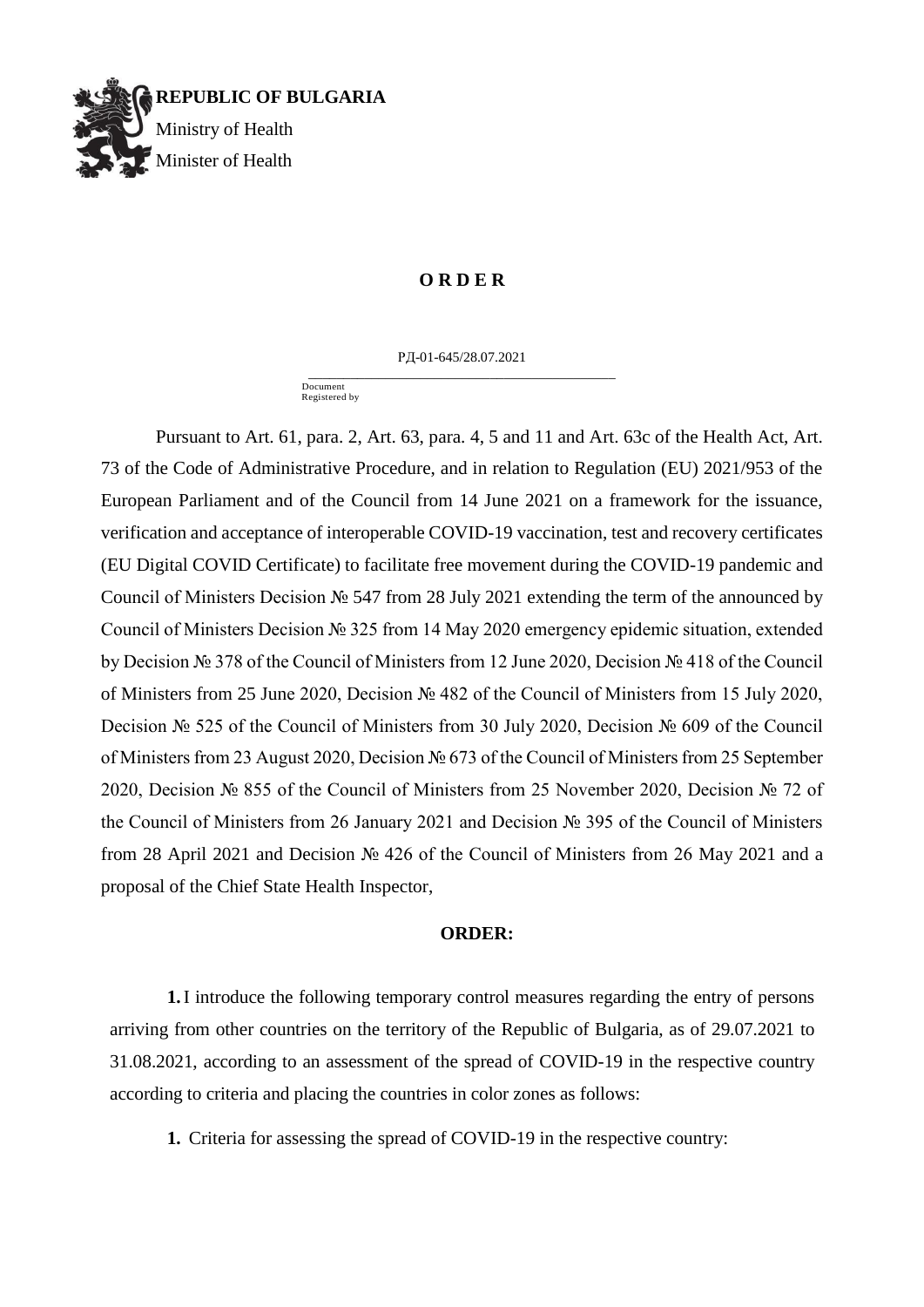**1.1.** 14-day incidence rate - the total number of newly registered cases of COVID-19 in the last 14 days per 100 000 population in the respective country;

**1.2.** weekly positivity of the conducted laboratory tests - relative share in % of the positive samples in the country in relation to all conducted PCR tests and rapid antigen tests for SARS-CoV-2 infection during the last week (last 7 days);

**1.3.** level of testing in the country - number of tests conducted for SARS-CoV-2 infection per 100 000 people in the last week (last 7 days);

**1.4.** identification of a variant of SARS-CoV-2 identified as a "variant of concern" (VOC);

**1.5.** lack of sufficient information about the country, periodic updating of information or a reliable source of information.

**2.** Color zones:

# **2.1. Green zone:**

**2.1.1.**if at the time of assessment, the 14-day incidence rate per 100 000 population is lower than 75 per 100 000 population and the weekly positivity of the laboratory tests conducted is higher or equal to 4%; or

**2.1.2.**if at the time of assessment, 14-day incidence rate per 100 000 population is between 75 and 200 per 100 000 population and the weekly positivity of the laboratory tests conducted is less than 4%.

# **2.2. Orange zone:**

**2.2.1.** if at the time of assessment, the 14-day incidence rate per 100,000 population is between 75 and 200 per 100 000 population and the weekly positivity of the laboratory tests conducted is higher or equal to 4%; or

**2.2.2.** if at the time of assessment, the 14-day incidence rate per 100 000 population is between 200 and 500 per 100 000 population.

# **2.3. Red zone:**

**2.3.1.** if at the time of assessment, the 14-day incidence rate per 100 000 population is higher than or equal to 500 per 100 000 population; or

**2.3.2.** lack of sufficient information on the country, periodic updating of information or a reliable source of information, or if the level of the survey is lower than 300 samples per 100 000 population; or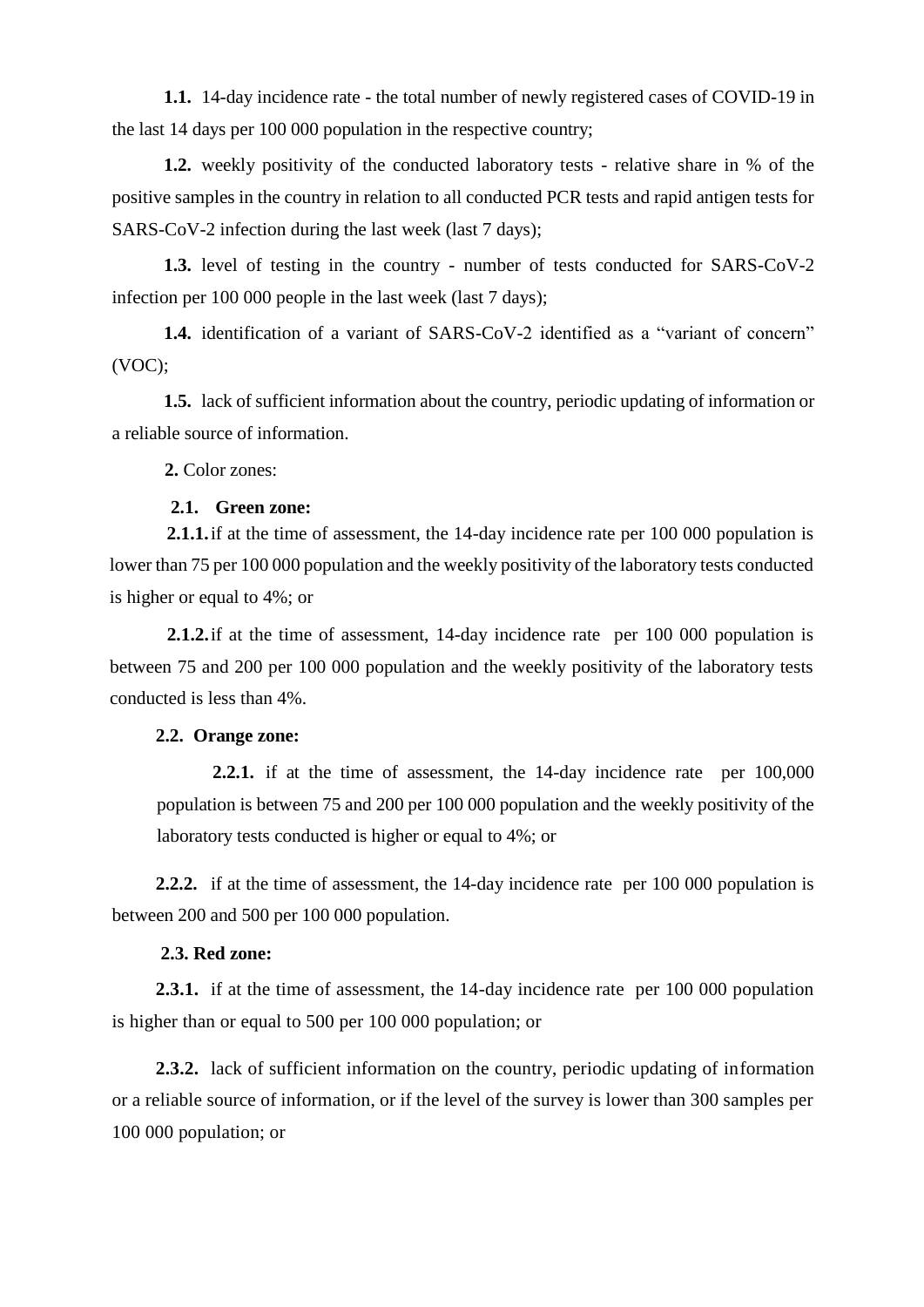**2.3.3.** if a "variant of concern" of SARS-CoV-2 is spreading in the respective country, taking into account the sequencing volumes and their level of transmission.

**2.4.** If there is information about a significant negative change in the epidemic situation in the respective country from a green or orange zone or in some of its territories, before the official change of the color zone of the country with regard to persons arriving in the Republic of Bulgaria, specific control measures may be applied, announced in Annex № 1.

**3.** The list of countries by color zones, countries for which a significant negative change in the epidemic situation under item 2.4 has been established, as well as countries with which the Republic of Bulgaria has reached an agreement on a reciprocal basis for the free movement of their citizens and persons with the status of permanent, long-term or continuous residence and their family members, upon arrival from the other country is contained in Annex № 1.

**3.1.** The list under item 3 is determined on the basis of information published by the European Center for Disease Prevention and Control (ECDC) - for the Member States of the European Union and the European Economic Area (EU and EEA), by the World Health Organization and the Centers for Disease Control - Atlanta, USA - for all countries and the spread of "variants of concern".

**3.2.** All countries, outside the European Union and the European Economic Area and the Swiss Confederation, which do not fall into the red zone, according to the information under item 3.1., are considered to be orange zone countries.

**3.3.** The list under item 3 is reviewed periodically and, if necessary, updated every 14 days, and in case of deterioration of the epidemic situation in the respective country it can be updated more frequently.

**3.4.** The information under item 3 is monitored and prepared by the National Center for Infectious and Parasitic Diseases.

**4.** Temporary control measures for arrivals according to color zones:

**4.1. Green zone** - allowed on the territory of the country upon presentation of a valid EU digital COVID certificate for vaccination, for recovery from the illness or for conducted testing, or of a similar document containing the same data as the EU digital COVID certificate, such as: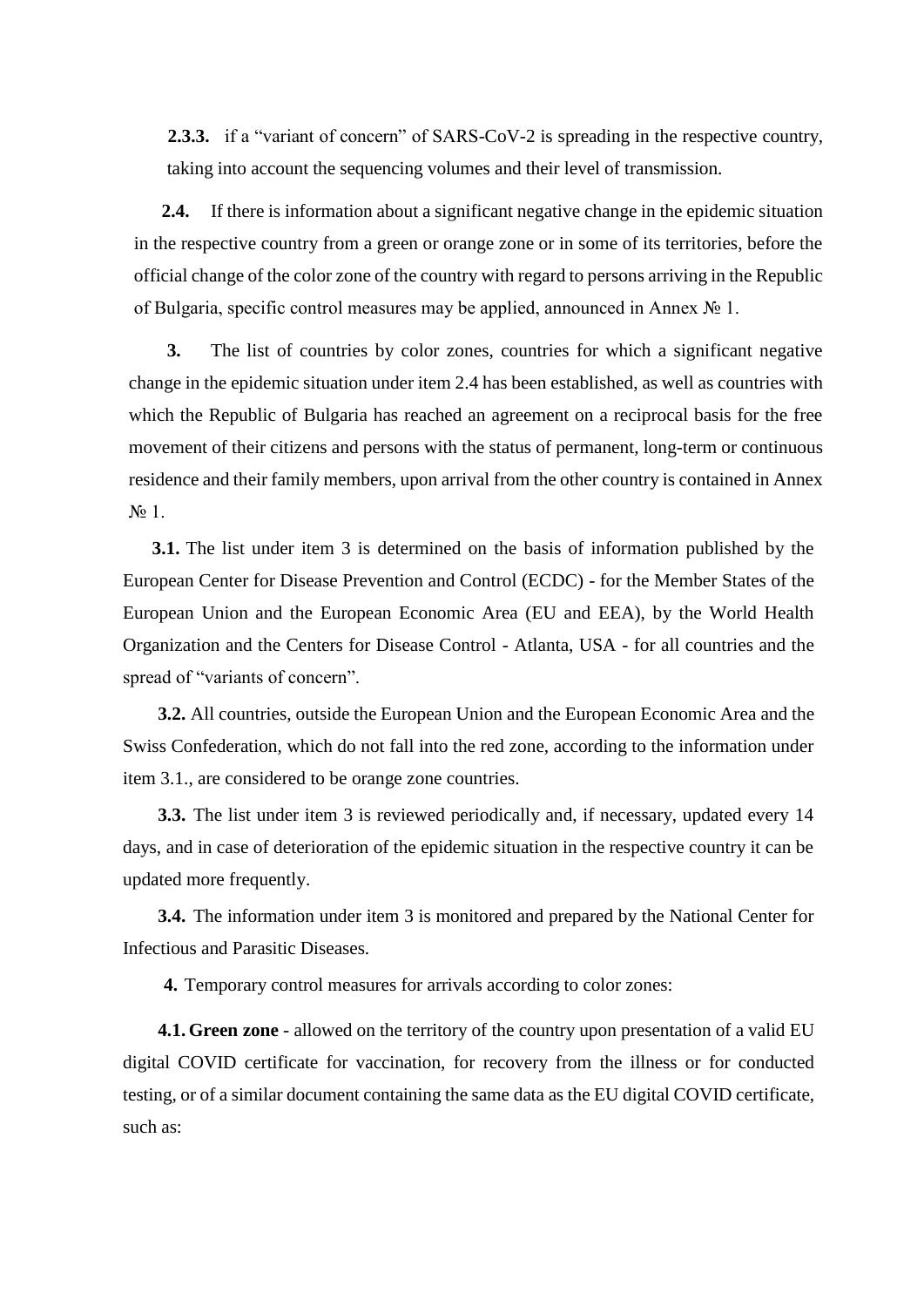**4.1.1.** in the absence of a valid EU digital COVID certificate or of a similar document containing the same data as the EU digital COVID certificate, the person shall be quarantined for 10 days at home or in another place of accommodation where he/she has indicated that he/she will reside, with a recommendation issued by the Director of the respective Regional Health Inspectorate or a Deputy Director authorized by him;

**4.1.2.** the Director of the respective Regional Health Inspectorate may revoke the issued order for quarantine upon submission by e-mail of a document showing a negative result from a polymerase chain reaction test conducted within 24 hours of entering the country to prove COVID-19 or by a rapid antigen test as specified in Annex № 2. The recommendation shall be removed within 24 hours upon presentation of the document showing a negative test result.

**4.2. Orange zone** – allowed on the territory of the country only upon presentation of a valid EU digital COVID certificate for vaccination, for recovery from the illness or for conducted testing, or of a similar document containing the same data as the EU digital COVID certificate.

**4.2.1.** Not less than 5 percent of the entrants from countries in orange zones are tested for COVID-19 with a rapid antigen test by the border health authorities.

**4.2.2.** Bulgarian citizens and persons with the status of permanent, long-term or continuous residence on the territory of the Republic of Bulgaria and members of their families who do not present a document under item 4.2 shall be quarantined for a period of 10 days at home or in another place of accommodation, in which the person has indicated that he/she will reside, with a recommendation issued by the Director of the respective Regional Health Inspectorate or a Deputy Director authorized by him.

**4.2.3.** The Director of the respective Regional Health Inspectorate may revoke the issued recommendation for quarantine of the persons under item 4.2.2, upon submission by e-mail of a document, showing a negative result from a polymerase chain reaction test conducted within 24 hours of entering the country to prove COVID 19 or from a rapid antigen test as specified in Annex № 2.

**4.3. Red zone** - on the territory of the country are allowed only persons who are:

**4.3.1.** Bulgarian citizens and persons with the status of permanent, long-term or continuous residence on the territory of the Republic of Bulgaria and their family members;

**4.3.2.** citizens of the European Union, the European Economic Area and the Swiss Confederation and their family members arriving from a Member State of the European Union, the European Economic Area and the Swiss Confederation;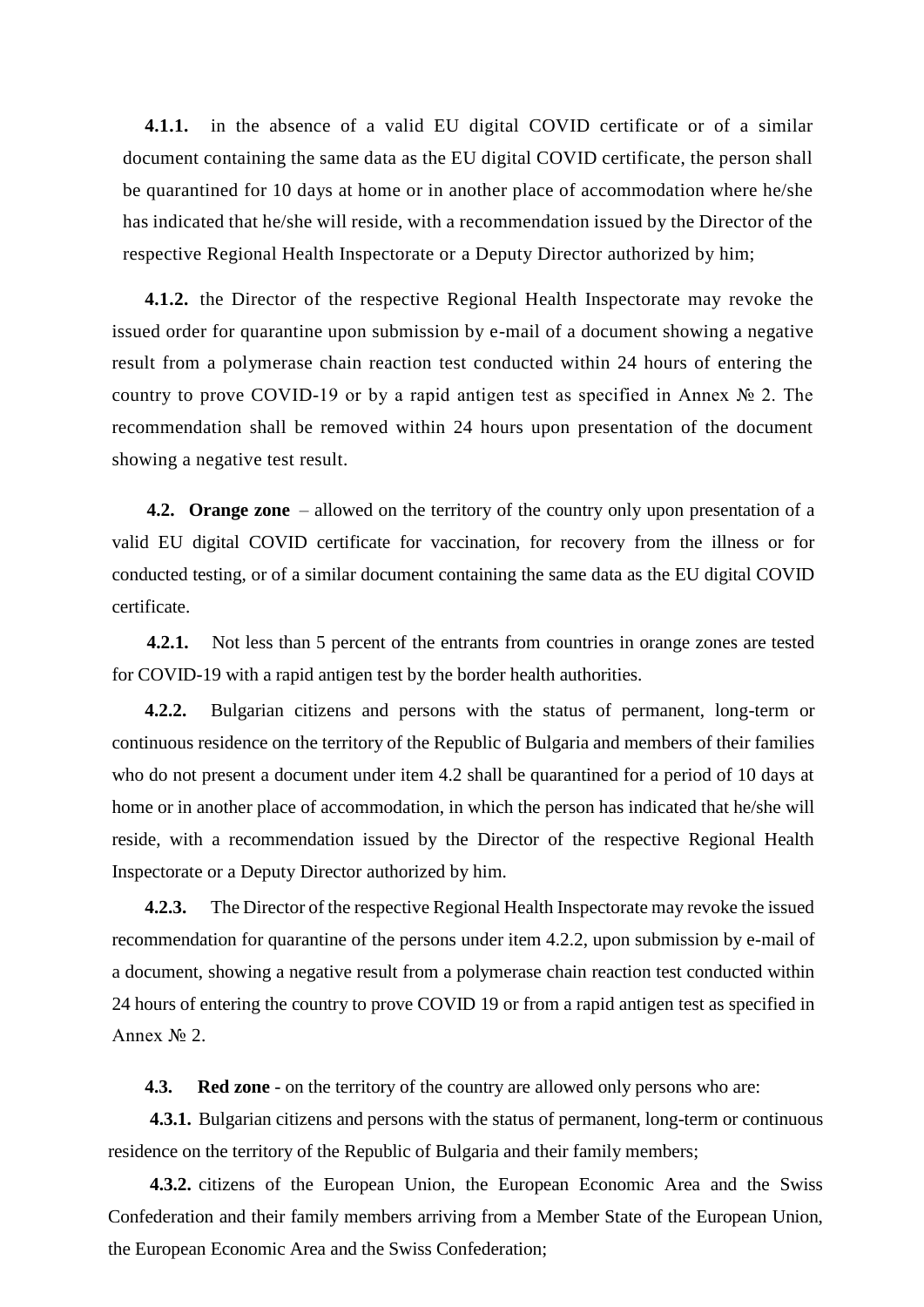**4.3.3.** medical professionals, medical researchers, social workers and their supervisors, where the purpose of the journey is related to the profession they are exercising;

**4.3.4.** workers involved in the supply of medicinal products, medical devices and personal protective equipment, medical equipment, including its installation and maintenance;

**4.3.5.** officials (heads of state, members of governments, etc.) and members of their delegations, as well as diplomats, members of the administrative and technical staff of foreign missions, employees of international organizations, military personnel, members of the security and public order services, and humanitarian workers in the performance of their duties, as well as their family members;

**4.3.6**. persons traveling for humanitarian reasons within the meaning of § 1, item 16 of the additional provisions of the Law on Foreigners in the Republic of Bulgaria;

**4.3.7.** seasonal agricultural workers and workers in the field of tourism;

**4.3.8.** foreign citizens, for receiving a decree under the Bulgarian Citizenship Act for acquired Bulgarian citizenship, certified by a letter of the Ministry of Justice;

**4.3.9.** persons other than those specified in items 4.3.1 - 4.3.8., who have received approval from the Minister of Health, or a Deputy Minister authorized by him, made on the basis of a motivated written proposal of a Minister, when this is required for particularly important specific reasons. Specific control measures specified in the approval may be applied for these persons.

**4.4.** The persons under item 4.3. are allowed on the territory of the country upon presentation of a valid digital EU COVID certificate for vaccination or certificate of recovery or a similar document together with a negative result from a test conducted up to 72 hours before entering the country by the method of polymerase chain reaction for COVID-19, certified by a valid EU digital COVID certificate for testing or a similar document containing the same data as the EU digital COVID certificate for testing.

**4.5.** The persons under item 4.3.2. - 4.3.9., who do not present a valid EU digital COVID certificate for vaccination or certificate of recovery or a similar document may be admitted on the territory of the country only after presenting a negative result from a test conducted up to 72 hours before entering the country by the method of polymerase chain reaction for COVID-19, certified by a valid EU digital COVID certificate for testing or a similar document containing the same data as the EU digital COVID certificate for testing and they shall be quarantined for a period of 10 days at home or in another place of accommodation, in which the person has indicated that he/she will reside, with a recommendation issued by the Director of the respective Regional Health Inspectorate or a Deputy Director authorized by him.

**4.6.** Bulgarian citizens and the persons with a status of permanent, long-term or continuous residence on the territory of the Republic of Bulgaria and their family members who do not present any of the documents under item 4 .4 shall be quarantined for a period of 10 days at home or in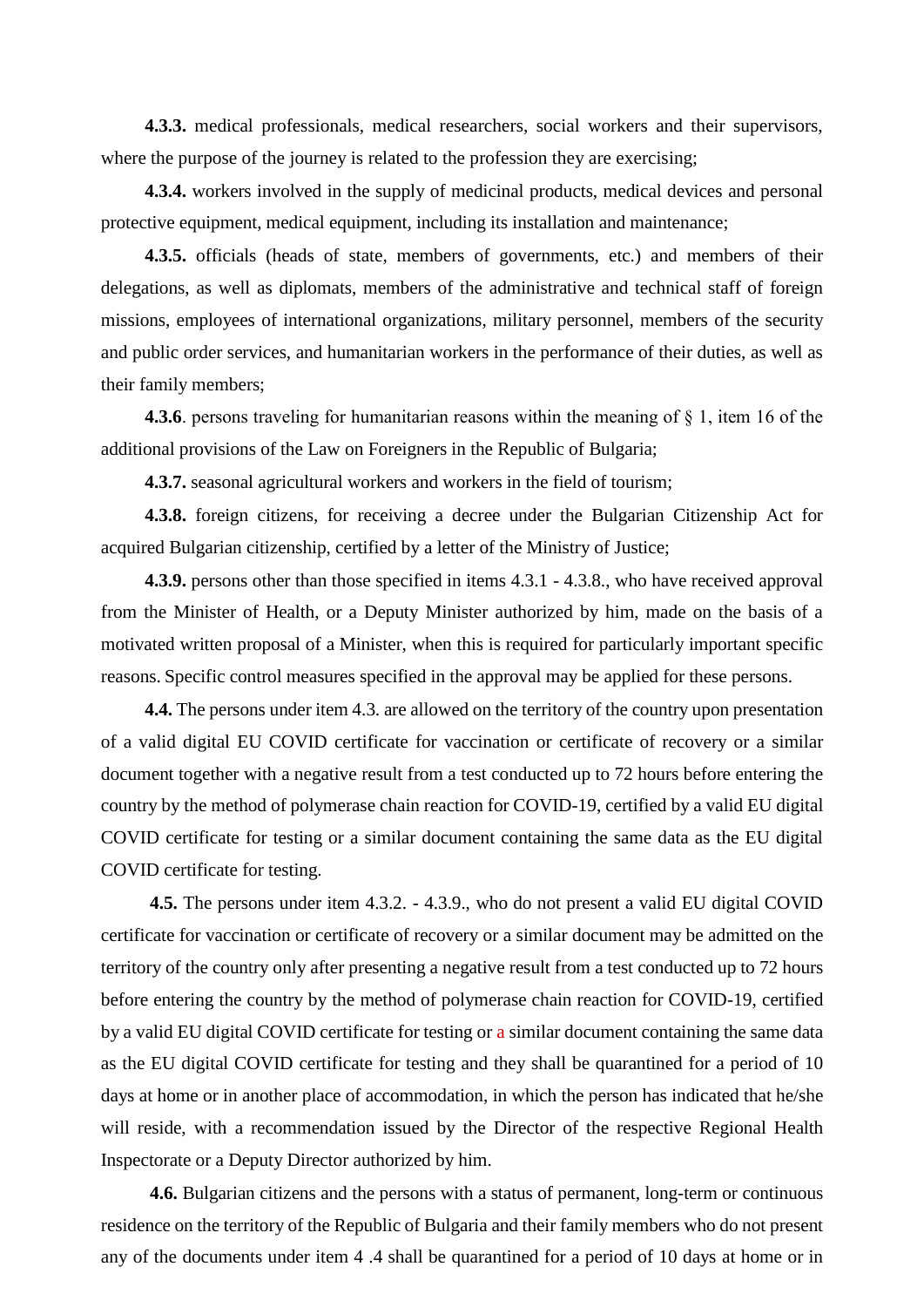another place of accommodation in which the person has indicated that he/she will reside, with a recommendation issued by the Director of the respective Regional Health Inspectorate or a Deputy Director authorized by him.

**4.7.** Bulgarian citizens and persons with a status of permanent, long-term or continuous residence on the territory of the Republic of Bulgaria and members of their families, who present upon entering the country only one of the documents specified in item 4.4. (valid EU digital COVID certificate for vaccination or certificate of recovery or a negative result from a polymerase chain reaction test for COVID-19 conducted up to 72 hours before entering the country, certified by a valid EU digital COVID test certificate or similar document) shall be placed in quarantine for a period of 10 days at home or other place of accommodation in which the person has indicated that he/she will reside, with a recommendation issued by the Director of the respective Regional Health Inspectorate or a Deputy Director authorized by him. In these cases, the Director of the relevant Regional Health Inspectorate may revoke the issued order for quarantine of these persons, upon submission by e-mail of a document showing a negative result from a polymerase chain reaction test conducted within 24 hours of entering the country to prove COVID-19. The recommendation shall be removed within 24 hours upon presentation of the document showing a negative test result.

**4.8.** Children from the age of 12 to 18 who arrive on the territory of the country from a country falling into the red zone are allowed upon presentation of a negative result from a polymerase chain reaction test for COVID-19 conducted up to 72 hours before entering the country, certified by a valid EU digital COVID test certificate or a similar document containing the same data as the EU digital COVID test certificate. In case they do not present such a document, they shall be placed under quarantine for a period of 10 days at home or other place of accommodation where it is stated that they will reside, with a recommendation issued by the Director of the respective Regional Health Inspectorate or a Deputy Director authorized by him.

**4.8.1.** The Director of the respective Regional Health Inspectorate may revoke the issued recommendation for quarantine of the children under item 4.8., who are Bulgarian citizens or persons with a status of permanent, long-term or continuous residence on the territory of the Republic of Bulgaria, upon submission by e-mail of a document showing a negative result from a polymerase chain reaction test conducted within 24 hours of entering the country to prove COVID-19. The recommendation shall be removed within 24 hours upon presentation of the document showing a negative test result.

**5.** On the territory of the country are allowed, without the need to present documents for COVID-19, persons who are:

**5.1.** bus drivers and stewards engaged in the international carriage of passengers;

**5.2.** truck drivers who perform or complete international transport of cargo and goods upon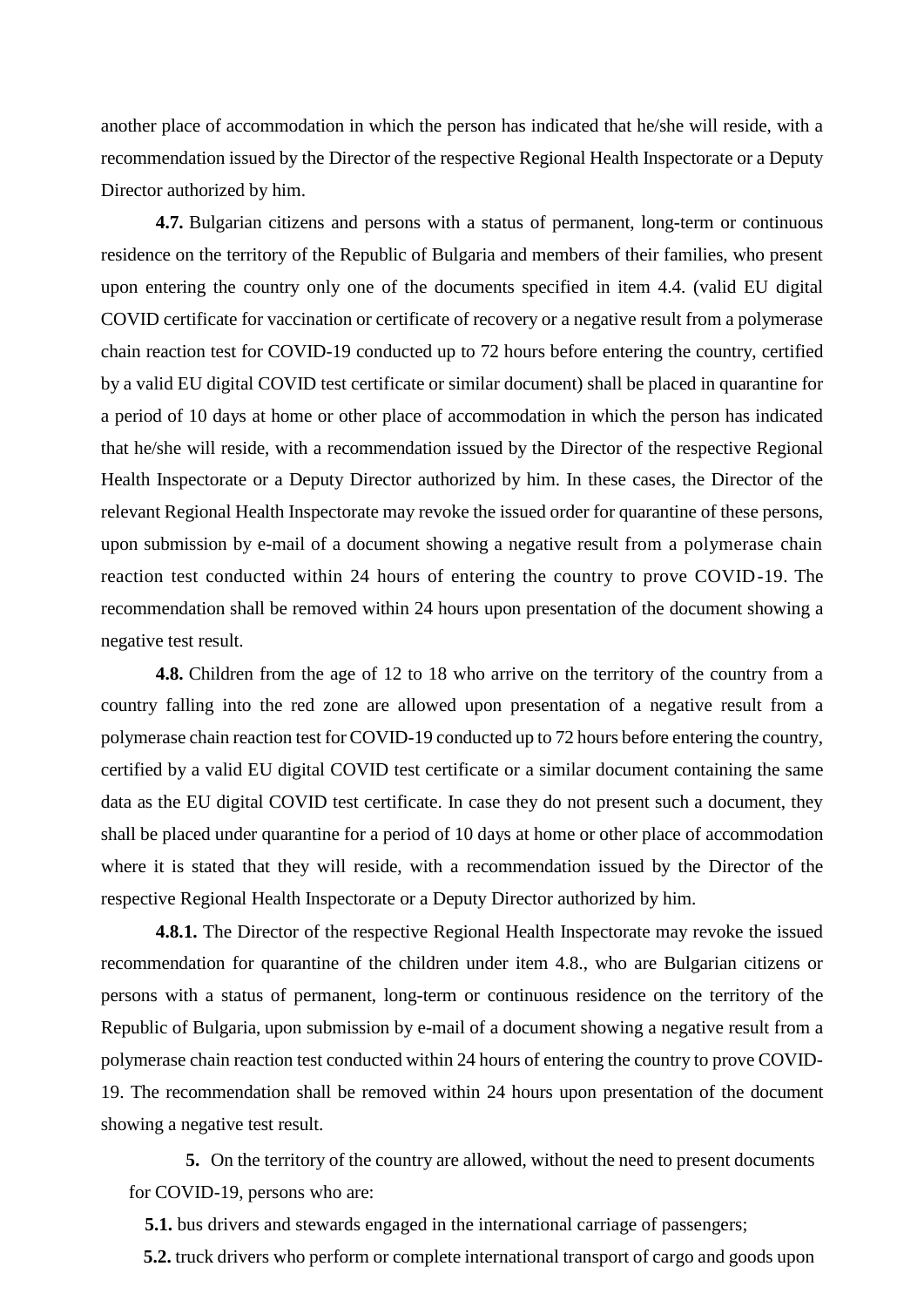entering the territory of the Republic of Bulgaria;

**5.3.** members of the crews of vessels and the persons engaged in the maintenance of the vessels, who upon entering the territory of the Republic of Bulgaria perform their official duties;

**5.4.** members of the crew of an aircraft operating flights to and from airports for public use on the territory of the Republic of Bulgaria and the persons engaged in maintenance of aircraft;

**5.5.** frontier workers (persons living in the Republic of Bulgaria and traveling daily or at least once a week to a Member State of the European Union, the Republic of Turkey, the Republic of Serbia or the Republic of North Macedonia, for the purpose of pursuing an activity as an employee or as self-employed person, as well as persons who live in the indicated countries and travel daily or at least once a week to the Republic of Bulgaria for the purpose of exercising activity as an employed or as a self-employed person);

**5.6.** pupils and students living in the Hellenic Republic, the Republic of Turkey, the Republic of Serbia, the Republic of North Macedonia and Romania and traveling daily or at least once a week to the Republic of Bulgaria for educational purposes, as well as pupils and students living in the Republic of Bulgaria and traveling daily or at least once a week to the Hellenic Republic, the Republic of Turkey, the Republic of Serbia, the Republic of North Macedonia and Romania for educational purposes;

**5.7.** persons passing in transit through the territory of the Republic of Bulgaria, in the cases when the immediate departure from the territory of the Republic of Bulgaria can be guaranteed;

**5.8.** children up to the age of 12, regardless of the zone in which the country from which they arrive falls in;

**5.9.** persons arriving from countries with which the Republic of Bulgaria has reached an agreement on a reciprocal basis for free movement of their citizens and persons with the status of permanent, long-term or continuous residence and their family members, upon arrival from the other country.

**6.** Persons, other than those specified in item 5.9, who arrive from a country with which the Republic of Bulgaria has reached an agreement on a reciprocal basis for free passage shall be admitted in accordance with the procedure specified in item 4, according to the color zone of the country.

**7.** Persons, with the exception of those under item 5, shall be allowed to the territory of the Republic of Bulgaria only through the following Border Checkpoints (BCs): Burgas Airport Border Checkpoint; Varna Airport Border Checkpoint; Plovdiv Airport Border Checkpoint; Sofia Airport Border Checkpoint (Terminal 1 and Terminal 2); Border Checkpoint "Port of Burgas"; Border Checkpoint "Port of Varna"; Vidin Border Checkpoint; Vrashka Chuka Border Checkpoint; Durankulak Border Checkpoint; Gueshevo Border Checkpoint; Zlatarevo Border Checkpoint; Ilinden Border Checkpoint; Kalotina Border Checkpoint; Kapitan Andreevo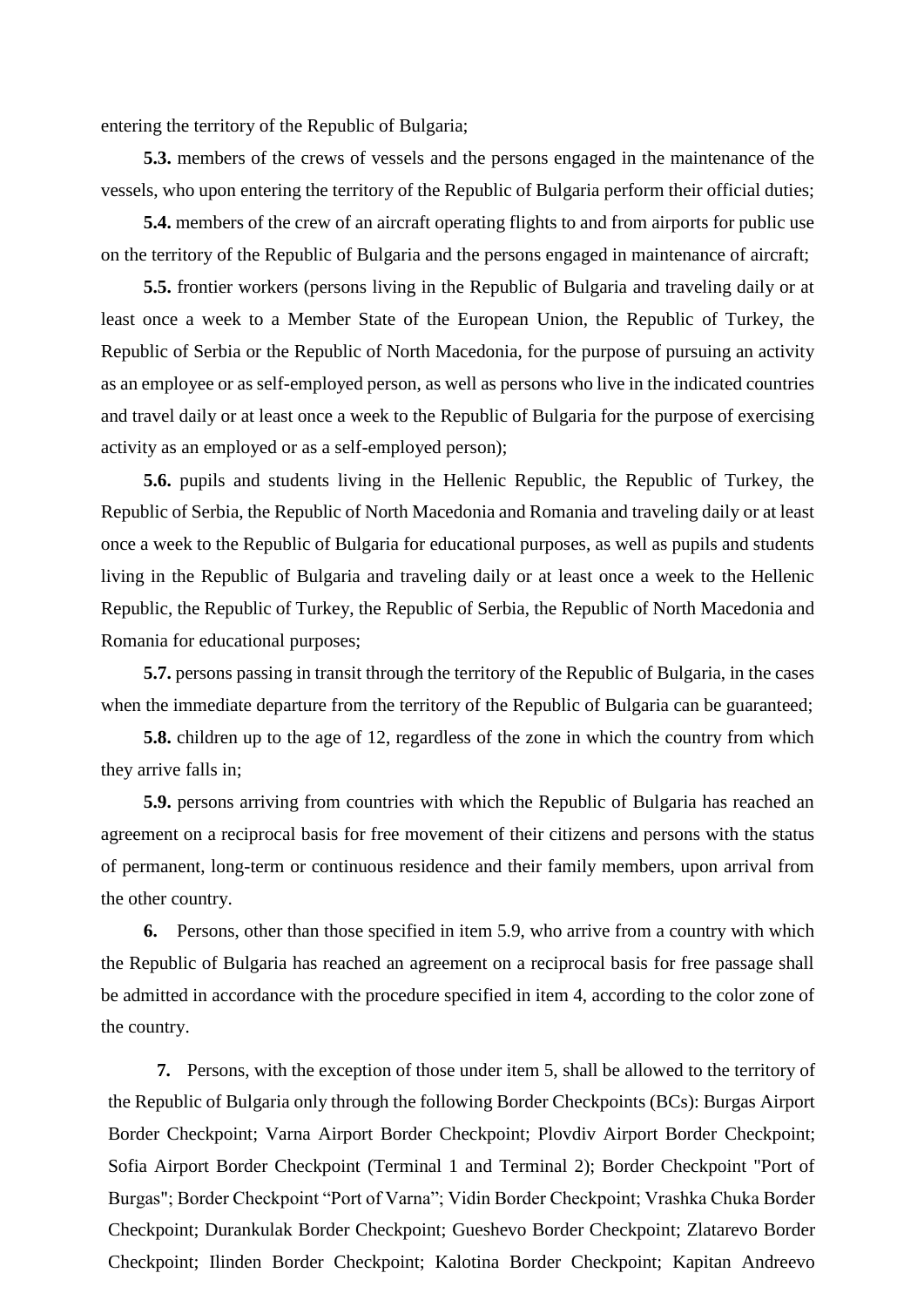Border Checkpoint; Kapitan Petko Voivoda Border Checkpoint; Kulata Border Checkpoint; Lesovo Border Checkpoint; Makaza Border Checkpoint; Malko Tarnovo Border Checkpoint; Oltomantsi Border Checkpoint; Oryahovo Border Checkpoint; Ruse Border Checkpoint; Stanke Lisichkovo Border Checkpoint, Somovit-Nikopol Border Checkpoint and Strezimirovtsi Border Checkpoint .

**8.** The Road Infrastructure Agency shall determine the place where the truck and the driver must stay until the relevant ban is lifted in cases where the drivers of trucks transporting cargo and goods destined for other countries, due to a ban by a border state of the Republic of Bulgaria, cannot leave the country.

**9.** When a passenger with COVID-19 is found on board of an aircraft that has landed on the territory of the Republic of Bulgaria, the cabin crew members who served the passenger with COVID-19 shall not be planned for the next flight and are quarantined for a period of 10 days with a recommendation issued by the Director of the respective Regional Health Inspectorate or by his Deputy Director.

**10.** For the purposes of this Order:

**10.1.** The "State (territory) from which the person arrives" means the state (territory) the starting point of their departure, regardless of the stay associated with their transit through other countries during their movement.

**10.2.**"Valid EU digital COVID vaccination certificate or a similar document" shall mean a document for a completed vaccination course against COVID-19. The document must contain the names of the person written in Latin, according to the identity document with which he/she is traveling, date of birth, date on which the last received dose of COVID-19 vaccine was given, serial number of the dose, and the total number of doses regarding vaccines which have two applications, the trade name of the vaccine against COVID-19, the name of the manufacturer/holder of the marketing authorization, the country of issue and the name of the issuing competent authority and, for the EU certificate – including its unique identifier.

**10.2.1.** A completed vaccination course is considered to be the administration of an appropriate number of doses of a COVID-19 vaccine listed in Annex № 3 and the expiry of a 14-day period from the date of administration of the last dose. The combination of one dose of Vaxzevria AZD1222 with one dose of Comirnaty/BNT162b2 (Pfizer-BioNTech Covid-19 vaccine) is also considered a complete vaccination course.

**10.3.** "Valid EU digital COVID certificate for recovery from the illness" shall mean a document certifying that the person has recovered from COVID-19 and which is valid for the period from the  $11<sup>th</sup>$  to the 180<sup>th</sup> day, as of the date of the conducted test entered in the document. The certificate must contain the names of the person, written in Latin, according to the identity document with which he/she travels, date of birth, date of the first positive result of NAAT test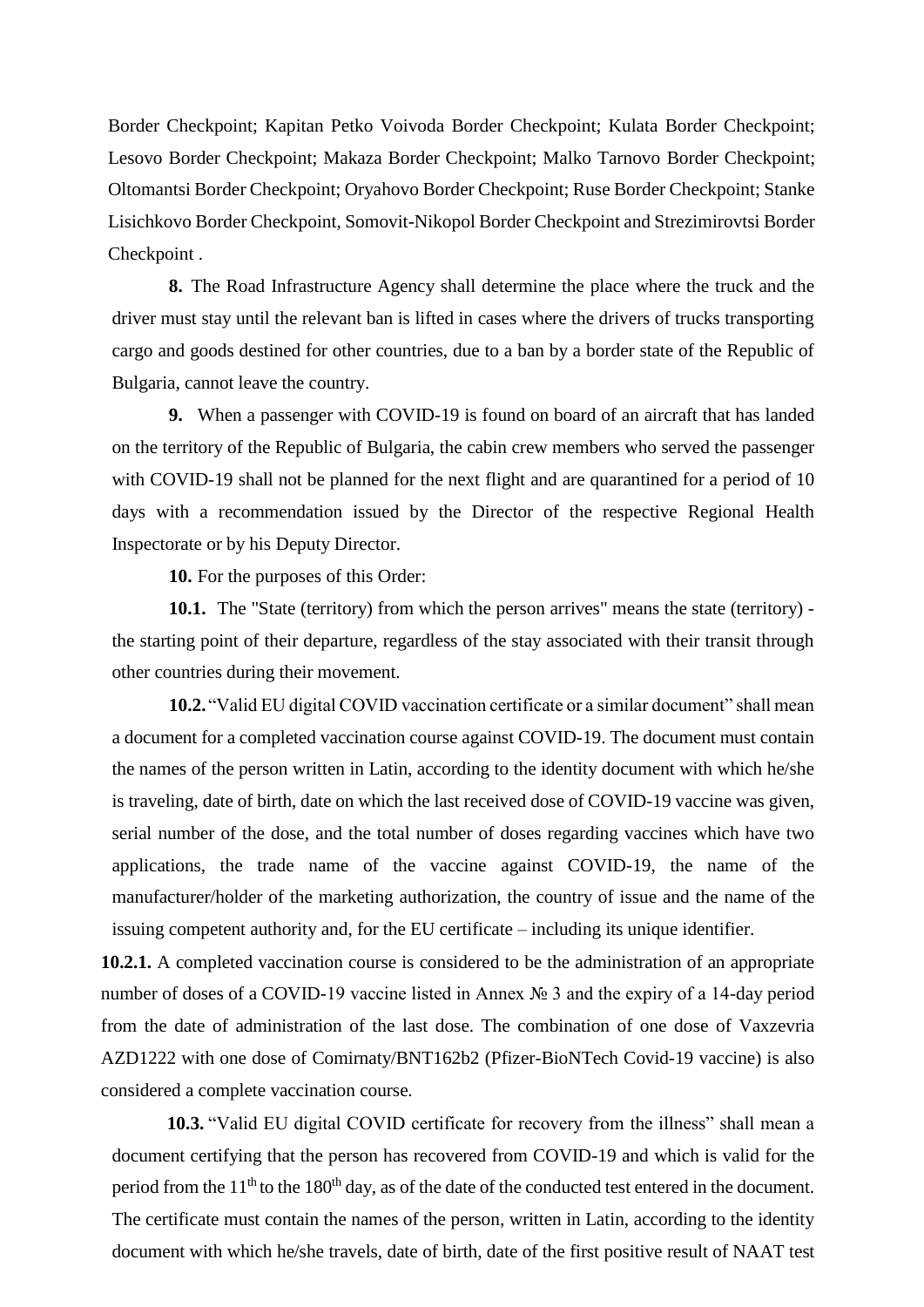(Positive), data of the authority issuing the document, the country in which the test was conducted and its unique identifier. "NAAT test" means a molecular test for nucleic acid amplification, such as polymerase chain reaction with reverse transcriptase (RT-PCR), cyclicmediated isothermal amplification (LAMP) and transcription-mediated amplification (TMA) techniques used to detect the presence of ribonucleic acid of SARS-CoV-2 (RNA).

**10.3.1.** A document similar to the EU digital COVID certificate for recovery shall mean a document certifying that a person has recovered from COVID-19 and which is valid for the period from the  $11<sup>th</sup>$  to the 180<sup>th</sup> day, as of the date of the conducted test entered in the document. The document must contain the names of the person, written in Latin, according to the identity document with which he/she travels, date of birth, date of the first positive result of PCR test or rapid antigen test and positive result (Positive), data about the medical institution which has conducted the test (name, address or other contact details) or the issuing authority and the country in which the test was conducted.

**10.4.** "Valid EU COVID certificate for testing" or a similar document shall mean a document showing a negative result from a polymerase chain reaction test conducted up to 72 hours before entry into the country or a negative result from a rapid antigen test conducted up to 48 hours before entry into the country from the date of sampling entered in the document. The document must contain the names of the person written in Latin, according to the identity document with which he/she travels, date of birth, type of test, written in Latin method (PCR or RAT) and negative result (Negative), date and time of collection of the test sample, trade name and manufacturer of the test (mandatory for rapid antigen tests), name of the laboratory/medical institution which has conducted the test, country in which the test was conducted and authority that has issued the certificate/document, and for the EU certificate - its unique identifier.

- **II.** Order № РД-01-627 from 27.07.2021 is revoked.
- **III.** The Order enters into force as of 29.07.2021.
- **IV.** The Order ought to be published on the website of the Ministry of Health.

The order is subject to appeal within one month from the publication on the website of the Ministry of Health, in front of the relevant administrative court under the Administrative Procedure Code.

# X

*DR. STOICHO KATSAROV Minister of Health*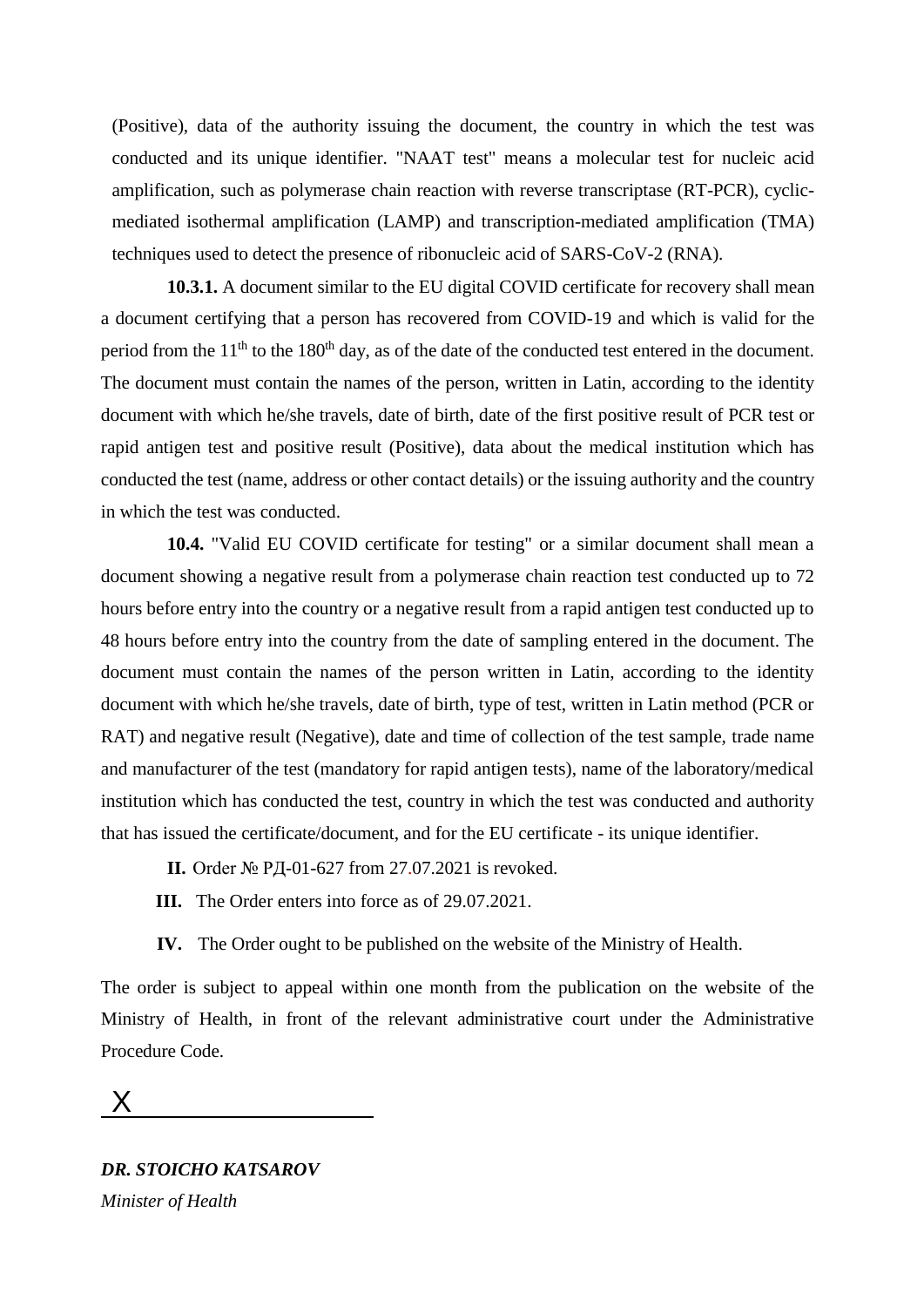**List of countries by color zones, countries for which there is information about a significant negative change in the epidemic situation and countries with a reciprocal basis**

### **Green zone:**

The Republic of Austria, The Federal Republic of Germany, The Republic of Estonia, Iceland, The Republic of Lithuania, The Republic of Poland, The Slovak Republic, Hungary, The Republic of Finland, The Republic of Croatia, The Kingdom of Denmark, The Italian Republic, The Republic of Slovenia, The French Republic, The Kingdom of Norway, The Republic of San Marino, The Vatican City State, The Swiss Confederation, The Czech Republic and Romania.

### **Orange zone:**

All countries outside the green and red zone.

### **Red zone:**

The Republic of India, The People's Republic of Bangladesh, The Federal Democratic Republic of Nepal, Myanmar, The Kingdom of Bhutan, The Democratic Socialist Republic of Sri Lanka, The Republic of Maldives, The Republic of South Africa, The Republic of Botswana, The United Republic of Tanzania, The Republic of Seychelles, The Republic of Namibia, The Republic of Zambia, The Republic of Tunisia, The Sultanate of Oman, Malaysia, Turkmenistan, The Republic of Tajikistan, The Kyrgyz Republic, Mongolia, The Republic of Colombia, Republic of Chile, The Eastern Republic of Uruguay, The Republic of Argentina, The Federal Republic of Brazil, The Republic of Paraguay, The Multinational State of Bolivia, The Republic of Peru, The Republic of Suriname, The Republic of Panama, The Republic of Costa Rica, The Republic of Guatemala, Belize, The Republic of El Salvador, The Republic of Cuba and The Dominican Republic, The Republic of Cyprus, The United Kingdom of Great Britain and Northern Ireland, The Kingdom of Spain, Fiji and The Emirate of Kuwait, The Republic of Malta, The Kingdom of Andorra, The Kingdom of the Netherlands and Georgia.

**Countries with which the Republic of Bulgaria has reached an agreement on a reciprocal basis for the free movement of their citizens and persons with the status of permanent, long-term or continuous residence and their family members, upon arrival from the other country:** Romania.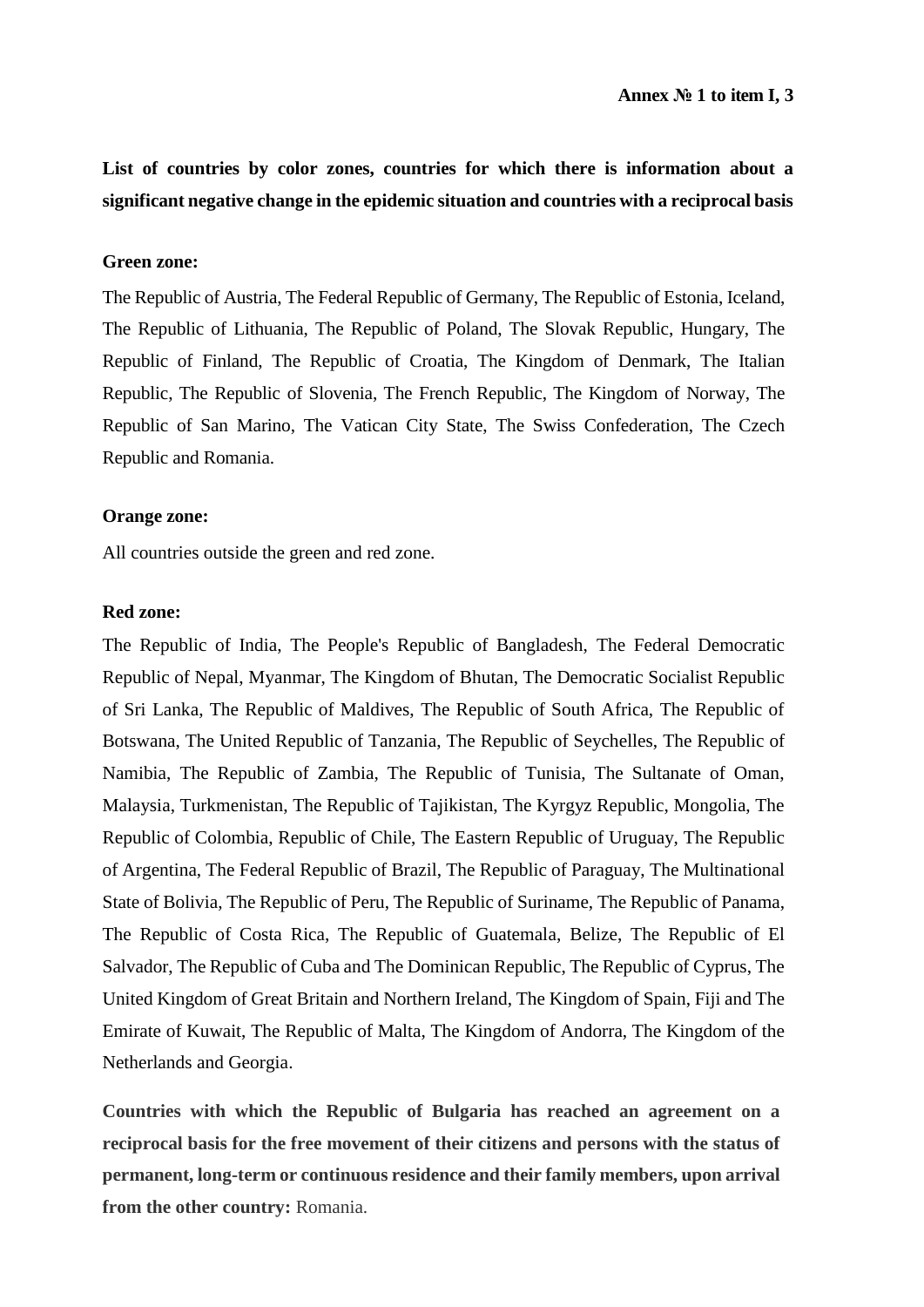# **Annex № 2 to items I, 4.1.2**

| <b>Test name</b>                                                                       | <b>Test manufacturer</b>                                     |  |
|----------------------------------------------------------------------------------------|--------------------------------------------------------------|--|
| COVID-VIRO® Rapid antigen test COVID-19                                                | <b>AAZ-LMB</b>                                               |  |
| Panbio™ COVID-19 Ag Rapid Test                                                         | <b>Abbott Rapid Diagnostics</b>                              |  |
| SARS-CoV-2 Antigen Rapid Test                                                          | Acon Biotech (Hangzhou) Co., Ltd                             |  |
| Flowflex SARS-CoV-2 Antigen Rapid Test                                                 | ACON Laboratories, Inc.                                      |  |
| <b>AESKU.RAPID SARS-CoV-2</b>                                                          | AESKU.DIAGNOSTICS GmbH & Co, KG                              |  |
| TestNOW® - COVID-19 Antigen Test                                                       | Affimedix Inc.                                               |  |
| AMP Rapid Test SARSCoV-2 Ag                                                            | <b>AMEDA Labordiagnostik GmbH</b>                            |  |
| Rapid COVID-19 Antigen-Test (colloidal Gold)                                           | Anbio (Xiamen) Biotechnology Co., Ltd                        |  |
| COVID-19 (SARS-CoV-2) Antigen Test Kit<br>(Colloidal Gold)                             | Anhui Deep Blue Medical Technology Co., Ltd                  |  |
| COVID-19 (SARS-CoV-2) Antigen Test Kit<br>(Colloidal Gold) - Nasal swab                | Anhui Deep Blue Medical Technology Co., Ltd                  |  |
| mariPOC SARS-CoV-2                                                                     | ArcDia International Ltd                                     |  |
| mariPOC Respi+                                                                         | ArcDia International Oy Ltd                                  |  |
| mariPOC Quick Flu+                                                                     | ArcDia International Oy Ltd                                  |  |
| Artron COVID-19 Antigen Test                                                           | Artron Laboratories Inc.                                     |  |
| Asan Easy Test COVID-19 Ag                                                             | Asan Pharmaceutical Co., Ltd                                 |  |
| ECOTEST COVID-19 Antigen Rapid Test<br>Device                                          | Assure Tech. (Hangzhou) Co., Ltd.                            |  |
| NOVA Test ® SARS-CoV-2 Antigen Rapid Test<br>Kit (Colloidal Gold Immunochromatography) | Atlas Link Technology Co. Ltd.                               |  |
| Ksmart® SARS-COV2 Antigen Rapid Test                                                   | Avalun                                                       |  |
| COVID-19 Antigen Rapid Test                                                            | AXIOM Gesellschaft für Diagnostica und<br>Biochemica mbH     |  |
| COVID-19 Antigen Rapid Test Device                                                     | Azure Biotech, Inc.                                          |  |
| BD Veritor™ System for Rapid Detection of<br><b>SARS</b><br>CoV <sub>2</sub>           | <b>Becton Dickinson</b>                                      |  |
| Novel Coronavirus 2019nCoV Antigen Test<br>(Colloidal Gold)                            | Beijing Hotgen Biotech Co., Ltd                              |  |
| Novel Coronavirus (SARSCoV-2) Antigen<br>Rapid Test Kit                                | Beijing Jinwofu Bioengineering Technology<br>Co.,Ltd.        |  |
| SARS-CoV-2 Antigen Rapid Test Kit                                                      | Beijing Lepu Medical Technology Co., Ltd                     |  |
| Wantai SARS-CoV-2 Ag Rapid Test (FIA)                                                  | Beijing Wantai Biological Pharmacy Enterprise<br>Co.,<br>Ltd |  |
| Wantai SARS-CoV-2 Ag Rapid Test (colloidal<br>gold)                                    | Beijing Wantai Biological Pharmacy Enterprise<br>Co.,<br>Ltd |  |
| CoviGnost AG Test Device 1x20                                                          | <b>BioGnost Ltd</b>                                          |  |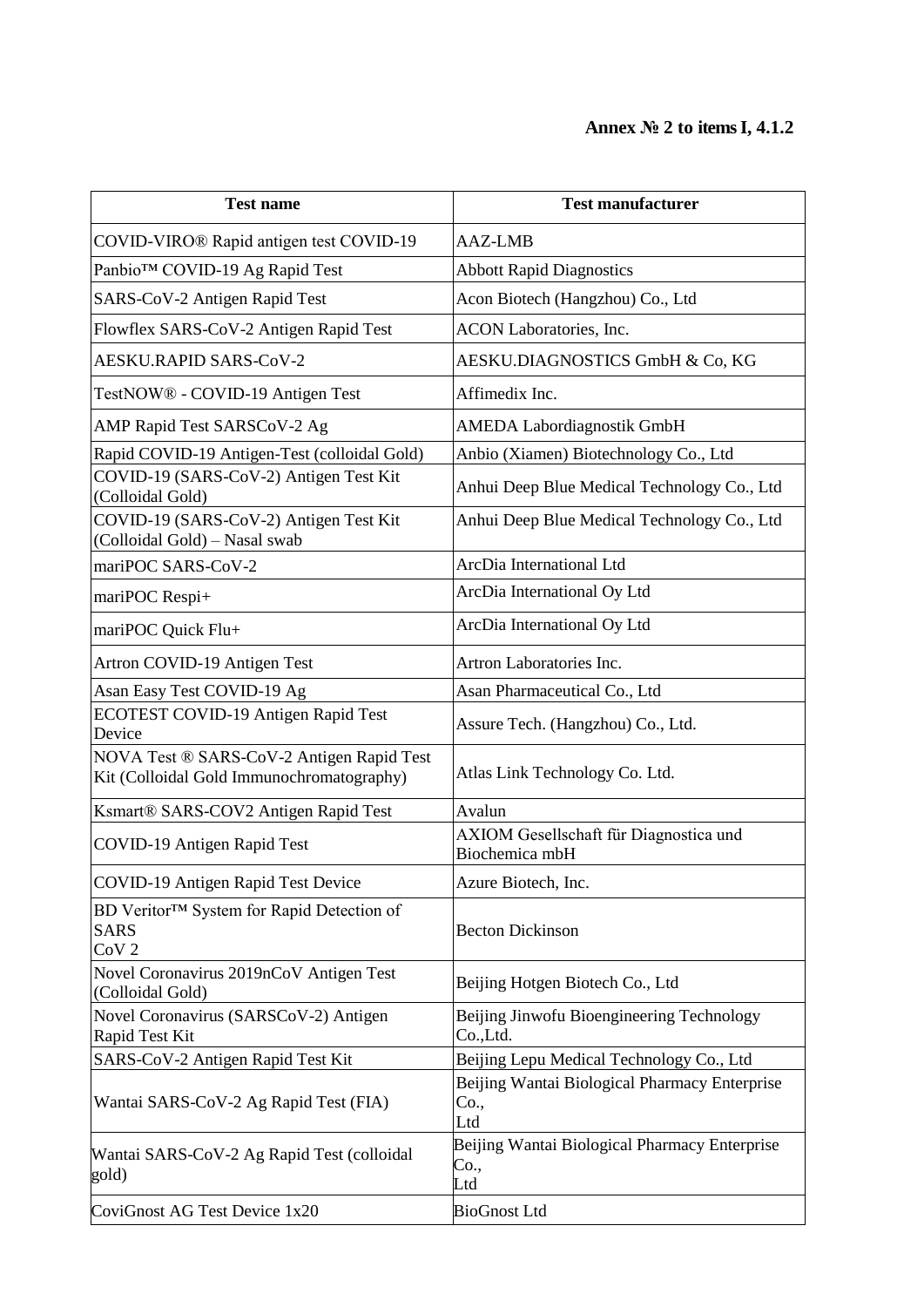| SARS-CoV-2 Antigen Rapid Test Kit<br>(Fluorescence Immunochromatography) | BIOHIT HealthCcare (Hefei) Co., Ltd.           |  |
|--------------------------------------------------------------------------|------------------------------------------------|--|
| SARS-CoV-2 Ag Rapid Test                                                 | <b>BioMaxima SA</b>                            |  |
| Biomerica COVID-19 Antigen Rapid Test<br>(nasopharyngeal swab)           | Biomerica Inc.                                 |  |
| NowCheck COVID-19 Ag Test                                                | <b>BIONOTE</b>                                 |  |
| <b>CORONAVIRUS AG RAPID TEST</b><br><b>CASSETTE</b>                      | <b>BIO-RAD</b>                                 |  |
| <b>BIOSYNEX COVID-19 Ag BSS</b>                                          | <b>BIOSYNEX S.A.</b>                           |  |
| BIOSYNEX COVID-19 Ag+ BSS                                                | <b>BIOSYNEX SA</b>                             |  |
| SARS-CoV-2 Antigen Test Kit (colloidal gold<br>method)                   | BIOTEKE CORPORATION (WUXI) CO., LTD            |  |
| biotical SARS-CoV-2 Ag Card                                              | Biotical Health S.L.U.BIOTICAL HEALTH<br>S.L.U |  |
| AFIAS COVID-19 Ag                                                        | <b>Boditech Med Inc</b>                        |  |
| Rapid Response COVID-19 Antigen Rapid Test                               | <b>BTNX</b> Inc                                |  |
| CerTest SARS-CoV-2 Card test                                             | CerTest Biotec                                 |  |
| Coretests COVID-19 Ag Test                                               | Core Technology Co., Ltd                       |  |
| OnSite COVID-19 Ag Rapid Test                                            | CTK Biotech, Inc                               |  |
| Test Rapid Covid-19 Antigen (tampon<br>nazofaringian)                    | <b>DDS DIAGNOSTIC</b>                          |  |
| <b>DIAQUICK COVID -19 Ag Cassette</b>                                    | <b>DIALAB</b> GmbH                             |  |
| COVID-19 Antigen Detection Kit                                           | <b>DNA</b> Diagnostic                          |  |
| Edinburgh Genetics ActivXpress+ COVID-19<br>Antigen Complete Testing Kit | <b>Edinburgh Genetics Limited</b>              |  |
| EBS SARS-CoV-2 Ag Rapid Test                                             | Eurobio Scientific                             |  |
| <b>ESPLINE SARS-CoV-2</b>                                                | Fujirebio                                      |  |
| GA CoV-2 Antigen Rapid Test                                              | GA Generic Assays GmbH                         |  |
| Genbody COVID-19 Ag Test                                                 | GenBody Inc                                    |  |
| SARS-CoV-2 Antigen Test Kit (Colloidal Gold)                             | Genrui Biotech Inc                             |  |
| GenSure COVID-19 Antigen Rapid Test Kit                                  | GenSure Biotech Inc                            |  |
| SARS-CoV-2 Antigen (Colloidal Gold)                                      | Getein Biotech, Inc                            |  |
| One Step Test for SARSCoV-2 Antigen<br>(Colloidal Gold)                  | Getein Biotech, Inc.                           |  |
| SARS-CoV-2 Antigen Kit (Colloidal Gold)                                  | Goldsite Diagnostic Inc.                       |  |
| <b>GENEDIA W COVID-19 Ag</b>                                             | Green Cross Medical Science Corp.              |  |
| 2019-nCoV Antigen Test Kit (colloidal gold<br>method)                    | Guangdong Hecin Scientific, Inc.               |  |
| COVID-2019-nCoV Ag Rapid TestDetection<br>Kit (ImmunoChromatography)     | Guangdong Longsee Biomedical Co., Ltd.         |  |
| COVID-19 Ag Test Kit                                                     | Guangdong Wesail Biotech Co. Ltd               |  |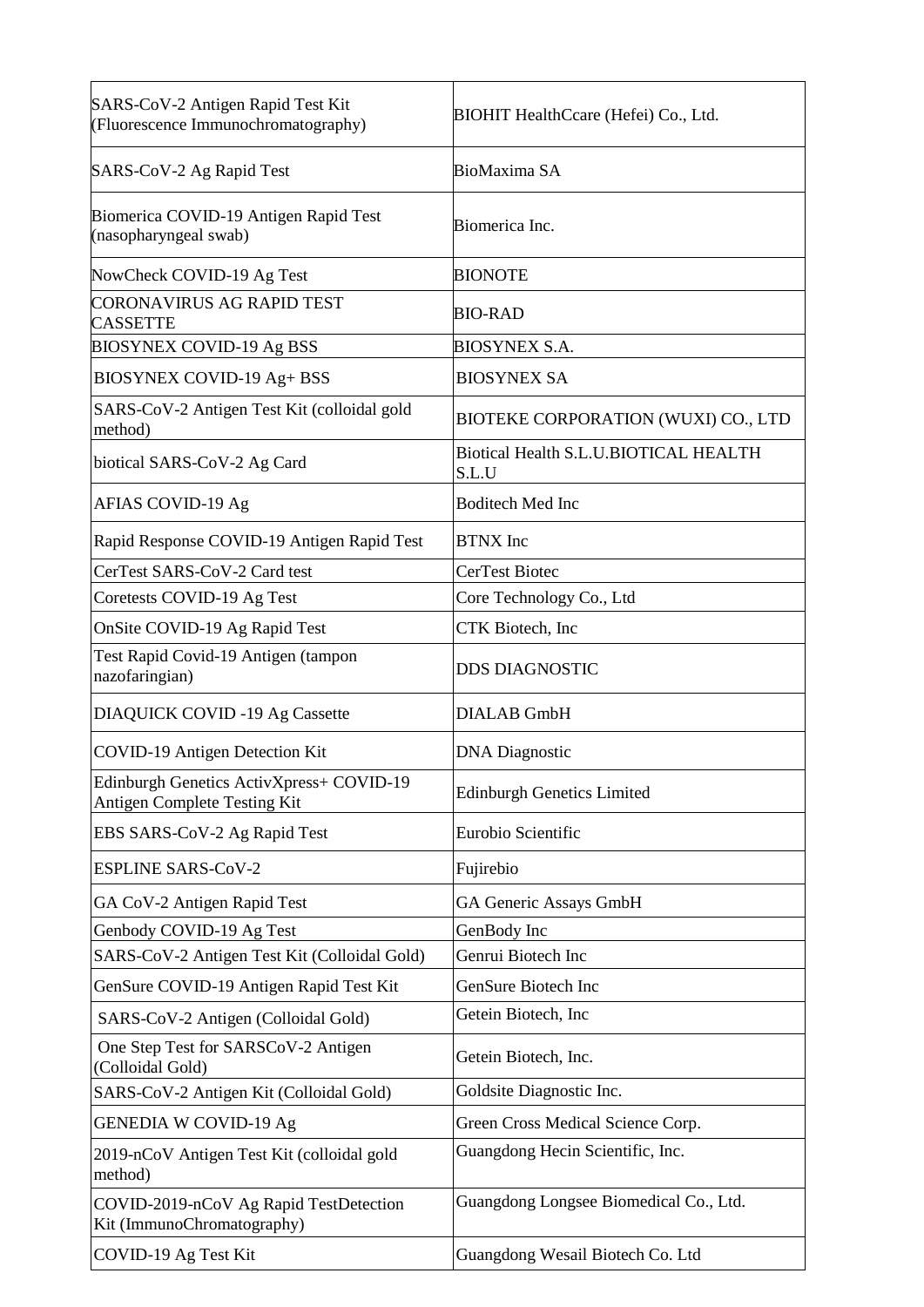| V-CHEK, 2019-nCoV Ag Rapid Test Kit<br>(Immunochromatography)                       | Guangzhou Decheng Biotechnology CO., Ltd      |  |
|-------------------------------------------------------------------------------------|-----------------------------------------------|--|
| Wondfo 2019-nCoV Antigen Test (Lateral Flow<br>Method)                              | Guangzhou Wondfo Biotech Co., Ltd             |  |
| COVID-19 Antigen Rapid Test Device<br>(Colloidal Gold)                              | Hangzhou Lysun Biotechnology Co. Ltd          |  |
| COVID-19 Antigen Rapid Test                                                         | Hangzhou AllTest Biotech Co., Ltd             |  |
| COVID-19 Antigen Rapid Test Casette                                                 | Hangzhou Clongene Biotech Co., Ltd            |  |
| Covid-19 Antigen Rapid Test Kit                                                     | Hangzhou Clongene Biotech Co., Ltd.           |  |
| COVID-19/Influenza A+B Antigen Combo<br>Rapid Test                                  | Hangzhou Clongene Biotech Co., Ltd.           |  |
| Immunobio SARS-CoV-2<br>Antigen ANTERIOR NASAL Rapid Test Kit<br>(minimal invasive) | Hangzhou Immuno Biotech Co., Ltd              |  |
| SARS-CoV2 Antigen Rapid Test                                                        | Hangzhou Immuno Biotech Co., Ltd              |  |
| LYHER Novel Coronavirus (COVID-19)<br>Antigen Test Kit (Colloidal Gold)             | Hangzhou Laihe Biotech Co.                    |  |
| Covid-19 Antigen Test Cassette                                                      | Hangzhou Testsea Biotechnology Co., Ltd.      |  |
| Coronavirus Ag Rapid Test Cassette                                                  | Healgen Scientific                            |  |
| SARS-CoV-2 Antigen Test Kit                                                         | Hubei Jinjian Biology Co., Ltd                |  |
| Humasis COVID-19 Ag Test                                                            | Humasis                                       |  |
| Novel Corona Virus (SARSCoV-2) Ag Rapid<br><b>Test Kit</b>                          | Jiangsu Bioperfectus Technologies Co., Ltd.   |  |
| <b>COVID-19 Antigen Rapid Test Cassette</b><br>(Colloidal Gold)                     | Jiangsu Diagnostics Biotechnology Co., Ltd    |  |
| SARS-CoV-2 antigen Test Kit (LFIA)                                                  | Jiangsu Medomics medical technology Co., Ltd. |  |
| COVID-19 Rapid Antigen Test (Colloidal Gold)                                        | Joinstar Biomedical Technology Co. Ltd        |  |
| SARS-CoV-2 Antigen Rapid Test Kit (Colloidal<br>Gold immunochromatography)          | JOYSBIO (Tianjin) Biotechnology Co., Ltd.     |  |
| SARS-CoV-2 Antigen Rapid Test Kit                                                   | Labnovation Technologies Inc.                 |  |
| PocRoc® SARS-CoV-2 Antigen Rapid Test Kit<br>(Colloidal Gold)                       | Lumigenex (Suzhou) Co., Ltd                   |  |
| QuickProfile™ COVID-19 Antigen Test                                                 | LumiQuick Diagnostics Inc.                    |  |
| LumiraDx SARS-CoV-2 Ag Test                                                         | LumiraDX                                      |  |
| MEDsan SARS-CoV-2 Antigen Rapid Test                                                | <b>MEDsan GmbH</b>                            |  |
| SARS-CoV-2 Antigen Rapid Test Cassette                                              | Merlin Biomedical (Xiamen) Co., Ltd.          |  |
| MEXACARE COVID-19 Antigen Rapid Test                                                | <b>MEXACARE GmbH</b>                          |  |
| mö-screen Corona Antigen Test                                                       | möLab                                         |  |
| Rapid SARS-CoV-2 Antigen Test Card                                                  | <b>MP</b> Biomedicals                         |  |
| NADAL COVID -19 Ag +Influenza A/B Test                                              | Nal von minden GmbH                           |  |
| <b>NADAL COVID -19 Ag Test</b>                                                      | Nal von minden GmbH                           |  |
| FREND COVID-19 Ag                                                                   | NanoEntek                                     |  |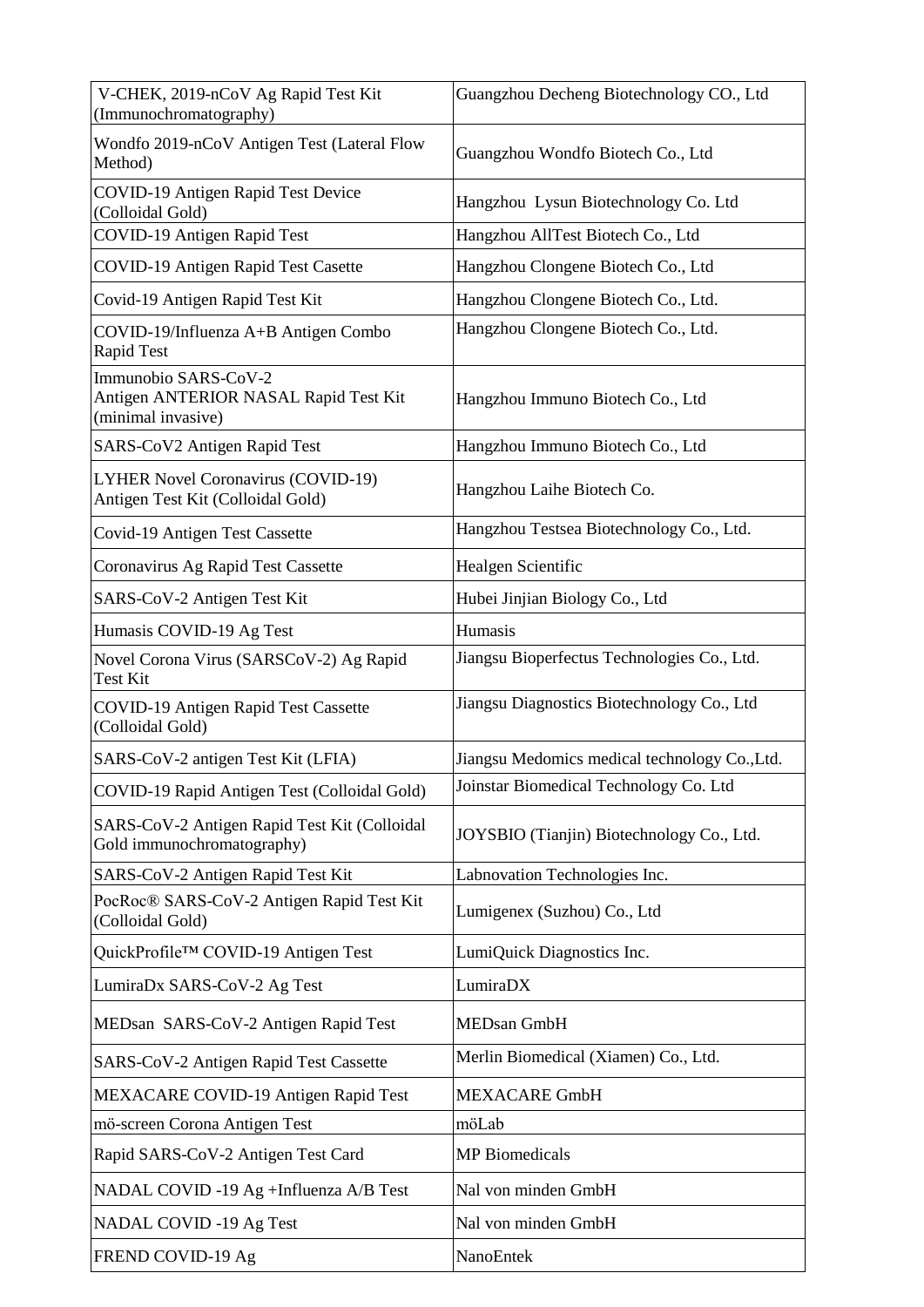| NanoRepro SARS-CoV-2 Antigen Rapid Test                                          | NanoRepro AG                                  |  |
|----------------------------------------------------------------------------------|-----------------------------------------------|--|
| <b>MARESKIT COVID-19 ANTIGEN RAPID</b><br><b>TEST KIT</b>                        | <b>NESAPOR EUROPA SL</b>                      |  |
| COVID-19 Antigen Detection Kit                                                   | New Gene (Hangzhou) Bioengineering Co., Ltd.  |  |
| SARS-CoV-2 Antigen Rapid Test                                                    | Novatech                                      |  |
| <b>CAT</b>                                                                       | Oncosem Onkolojik Sistemler San. ve Tic. A.S. |  |
| PCL COVID19 Ag Rapid FIA                                                         | PCL Inc.                                      |  |
| PCL COVID19 Ag Gold                                                              | PCL Inc.                                      |  |
| SARS-CoV-2 Antigen Detection Kit (Colloidal<br>Gold Immunochromatographic Assay) | PerGrande Bio Tech Development Co., Ltd.      |  |
| Exdia COVI-19 Ag                                                                 | Precision Biosensor Inc.                      |  |
| Rapid Test Ag 2019-nCov                                                          | Prognosis Biotech                             |  |
| SARS-CoV-2 Antigen Rapid Test<br>(Immunochromatography)                          | Qingdao Hightop Biotech Co. Ltd               |  |
| Sofia SARS Antigen FIA                                                           | <b>Quidel Corporation</b>                     |  |
| LIAISON® Quick Detect Covid Ag Assay                                             | Rapid Pathogen Screening, Inc                 |  |
| SARS-CoV-2 Rapid Antigen Test                                                    | Roche (SD BIOSENSOR)                          |  |
| SARS-CoV-2 Rapid Antigen Test Nasal                                              | Roche (SD BIOSENSOR)                          |  |
| COVID-19 Antigen Rapid Test Kit (Swab)                                           | Safecare Biotech (Hangzhou) Co. Ltd           |  |
| Multi-Respiratory Virus Antigen Test Kit                                         | Safecare Biotech (Hangzhou) Co. Ltd           |  |
| (Swab)<br>(Influenza A+B/COVID-19)                                               |                                               |  |
| ScheBo SARS CoV-2 Quick Antigen                                                  | ScheBo Biotech AG                             |  |
| STANDARD Q COVID-19 Ag Test Nasal                                                | SD Biosensor Inc                              |  |
| STANDARD F COVID-19 Ag FIA                                                       | SD BIOSENSOR Inc.                             |  |
| STANDARD Q COVID-19 Ag Test                                                      | SD BIOSENSOR Inc.                             |  |
| V-Chek SARS-CoV-2 Ag Rapid Test Kit<br>(Colloidal Gold)                          | <b>SGA</b> Medikal                            |  |
| V-Chek SARS-CoV-2 Rapid Ag Test (colloidal<br>gold)                              | <b>SGA</b> Medikal                            |  |
| SARS-CoV-2 Antigen Test Kit                                                      | Shenzen Ultra-Diagnostics Biotec Co., Ltd     |  |
| Green Spring SARS-CoV-2 Antigen-Rapid test-<br>Set                               | Shenzhen Lvshiyuan Biotechnology Co., Ltd.    |  |
| SARS-CoV-2 Antigen Test Kit (Colloidal Gold<br>Chromatographic Immunoassay)      | Shenzhen Microprofit Biotech Co., Ltd         |  |
| SARS-CoV-2 Ag Diagnostic Test Kit (Colloidal<br>Gold)                            | Shenzhen Watmind Medical Co., Ltd             |  |
| SARS-CoV-2 Ag Diagnostic Test Kit<br>(Immunofluorescence)                        | Shenzhen Watmind Medical Co., Ltd             |  |
| Zhenrui ®COVID-19 Antigen Test Cassette                                          | Shenzhen Zhenrui Biotech Co., Ltd             |  |
| CLINITEST Rapid COVID-19 Antigen Test                                            | <b>Siemens Healthineers</b>                   |  |
| SGTi-flex COVID-19 Ag                                                            | Sugentech, Inc.                               |  |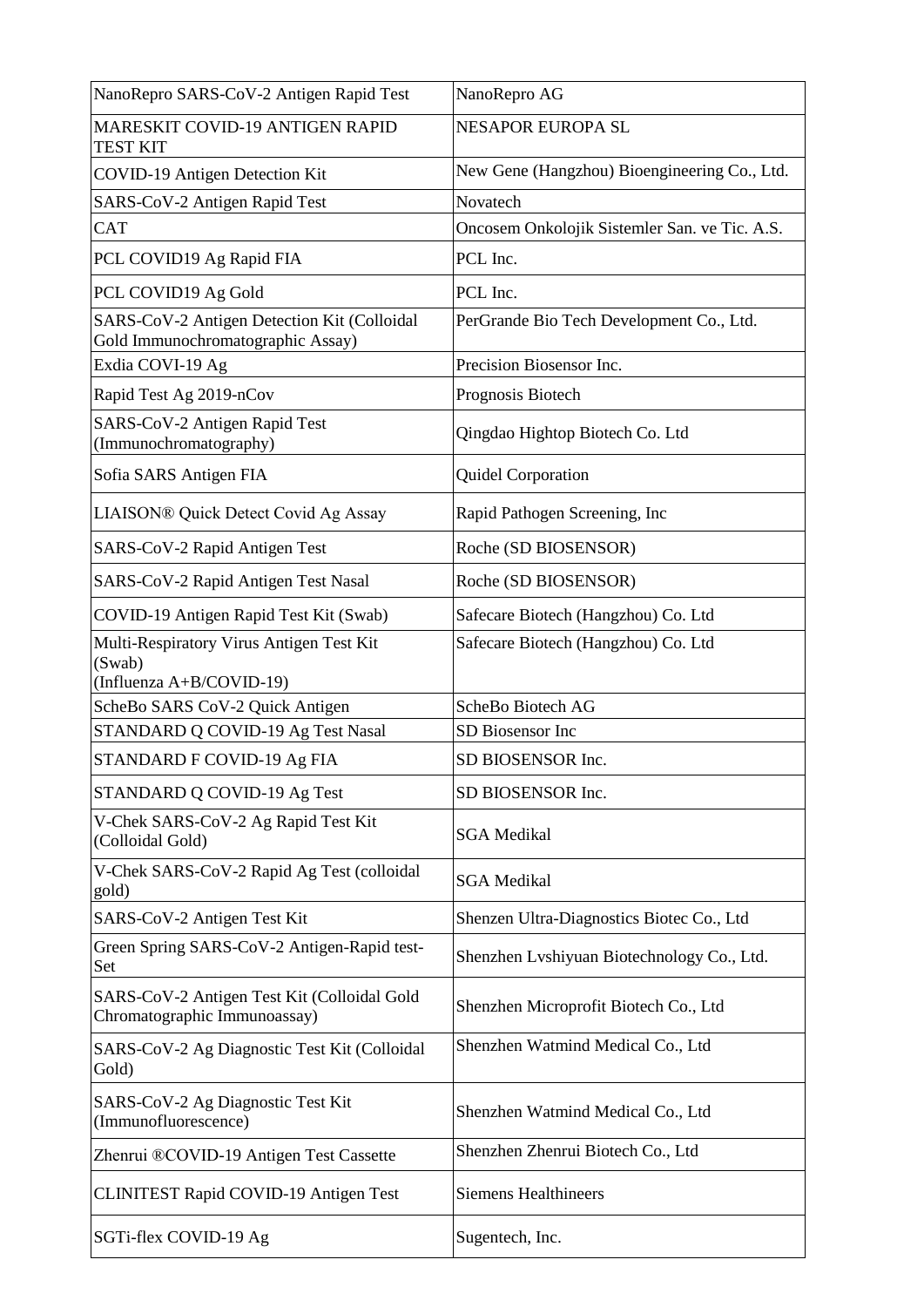| <b>TODA CORONADIAG Ag</b>                              | TODA PHARMA                                        |  |
|--------------------------------------------------------|----------------------------------------------------|--|
| SARS-CoV-2 Antigen Rapid Test Kit                      | Triplex International Biosciences Co., Ltd         |  |
| SARS-CoV-2 Antigen Rapid Test Kit                      | Triplex International Biosciences Co., Ltd, China  |  |
| RapidFor SARS-CoV-2 Rapid Ag Test                      | Vitrosens Biotechnology Co., Ltd                   |  |
| VivaDiag Pro SARS-CoV-2 Ag Rapid Test                  | VivaChek Biotech (Hangzhou) Co., Ltd.              |  |
| COVID-19 (SARS-CoV-2) Antigen-Test Kit                 | Wuhan EasyDiagnosis Biomedicine Co., Ltd.          |  |
| SARS-CoV-2 Antigen Assay Kit<br>(Immunochromatography) | Wuhan Life Origin Biotech Joint Stock Co.,<br>Ltd. |  |
| SARS-CoV-2 Antigen Rapid Test Kit                      | Wuhan UNscience Biotechnology Co., Ltd.            |  |
| COVID-19 Antigen Rapid Test Kit (Colloidal<br>Gold)    | Xiamen AmonMed Biotechnology Co., Ltd              |  |
| Rapid SARS-CoV-2 Antigen Test Card                     | Xiamen Boson Biotech Co. Ltd                       |  |
| SARS-CoV-2 Antigen Rapid Test                          | Xiamen Wiz Biotech Co., Ltd                        |  |
| SARS-CoV-2 Antigen Rapid Test (Colloidal<br>Gold)      | Xiamen Wiz Biotech Co., Ltd                        |  |
| AndLucky COVID-19 Antigen Rapid Test                   | Zhejiang Anji Saianfu Biotech Co, Ltd              |  |
| reOpenTest COVID-19 Antigen Rapid Test                 | Zhejiang Anji Saianfu Biotech Co, Ltd              |  |
| Coronavirus Ag Rapid Test Cassette (Swab)              | Zhejiang Orient Gene Biotech Co., Ltd              |  |
| COVID-19 Antigen Detection Kit (Colloidal<br>Gold)     | Zhuhai Lituo Biotechnology Co., Ltd.               |  |